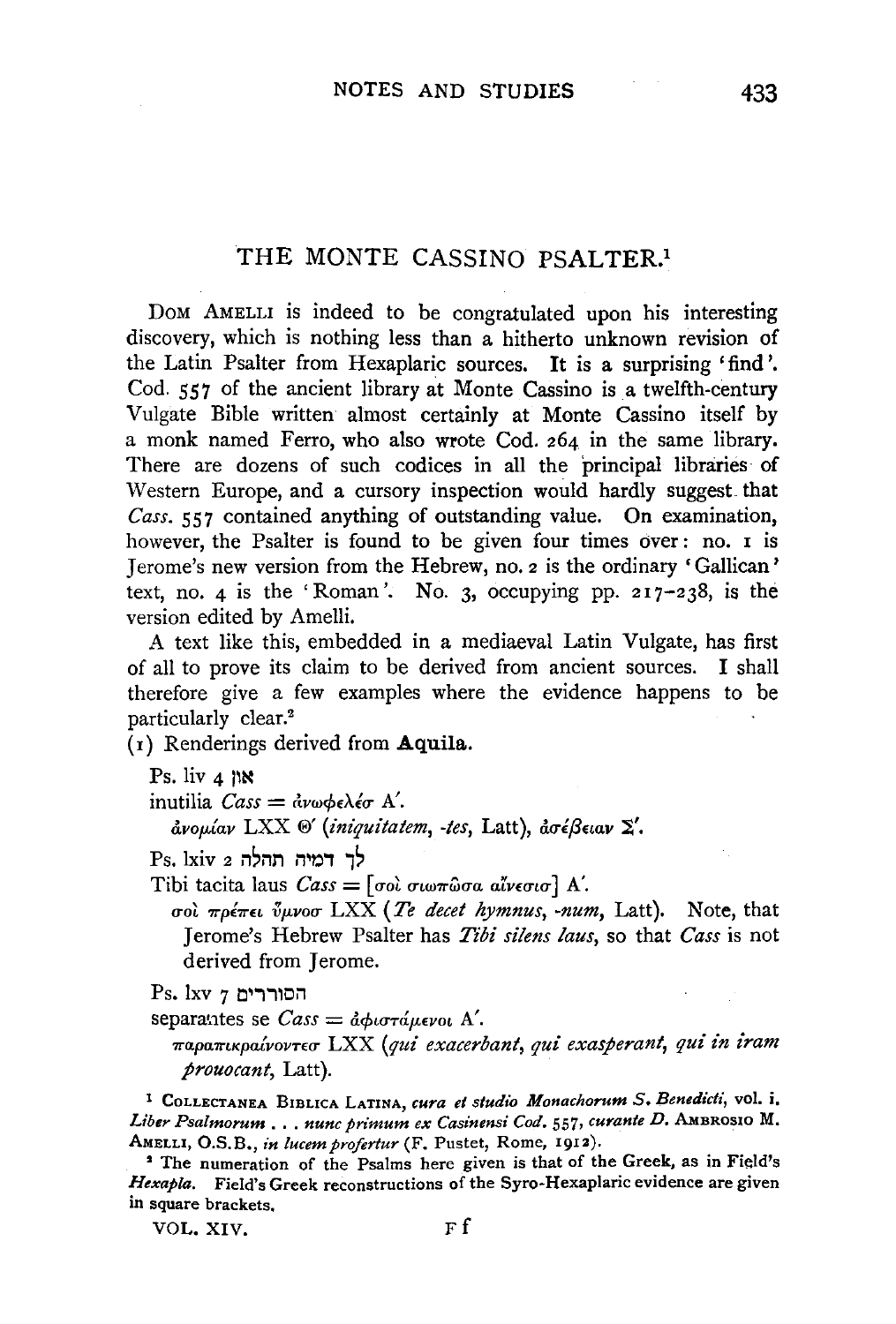```
έκκλίνοντεσ <sup>®'</sup>
```
Ps. cxxxvi 6 שמחתי

Super caput gaudii mei Cass = επί κεφαλήν εύφροσύνησ μου Α LXX  $\Sigma'$   $\Theta'$  E' all have  $\partial \phi \partial x \hat{\eta} \dots$ , the Latins have in principio.

This is all that is reported from Aquila in this verse by our Hexaplaric authorities, but as the words in Cass which immediately precede are nisi non preordinauero cum hierusalem, it is evident that Aquila is the source of this clause also. In this single Psalm there are actually five instances of Aquila's  $\sigma \nu = \mathbb{N}$ , cum sion  $(v, t)$ , cantemus cum cantico  $(v, 4)$ , cum hierusalem  $(v, 6)$ , cum diem  $(v, \eta)$ , cum paruulis tuis  $(v, q)$ .

Ps. cxxxviii 20 עריך

Aemuli tui Cass = αντίζηλοί σου Α'. τάσ πόλεισ σου LXX (Θ' vid), ciuitates tuas (suas) Lattrell οί έναντίοι σου  $\Sigma' =$  aduersarii tui Jerome.

(2) Renderings derived from Symmachus.

Ps. xxvi הורני

Reuela michi Cass =  $\hat{v}\pi\hat{o}$ δειξόν μοι Σ'.

νομοθέτησόν με LXX Latt

 $\phi$ ώτισόν με Α'  $\Theta'$ 

Terome has ostende mihi.

Ps. lxvii 28<sup>b</sup> רגמתם

ante pugnantes  $\text{Cas} = \lceil \pi \rho \circ \mu \alpha \chi \circ \hat{\nu} \nu \tau \in \sigma \; \alpha \nu \tau \hat{\omega} \nu \rceil \; \Sigma'.$ 

ηγεμόνεσ αυτών LXX Latt

in purpura sua Jerome.

(Note, that in 28<sup>a</sup> Cass has *breutor obtinens eos* =  $A'$ .)

Ps. cxli 8 יכתרו צדיקים

coronabuntur iusti  $\textit{Cass} = \sigma \tau \epsilon \phi a v \omega \sigma \sigma \nu \tau a \epsilon \delta \mu \alpha \omega \epsilon \Sigma'$  (and Jerome).  $\delta$ πομένουσι δίκαιοι LXX, περιμενούσι δ. Α'.

(3) Renderings derived from Theodotion.

Ps. xxiv פור

Arcanum Cass =  $\mu\nu\sigma\tau\eta\rho\omega\omega$   $\mathbb{E}'$ , secretum Terome κραταίωμα LXX Latt άπόρρητον Α'  $δμιλία Σ'$ .

Ps. xliii 13 רבית במחיריהם

et non erat incrementum in commutatione eorum  $\cos x = \kappa a \cdot \omega \cdot \hat{\eta} v$ πλεόνασμα έν τω άλαλάγματι ήμων (leg. αύτων) Θ'.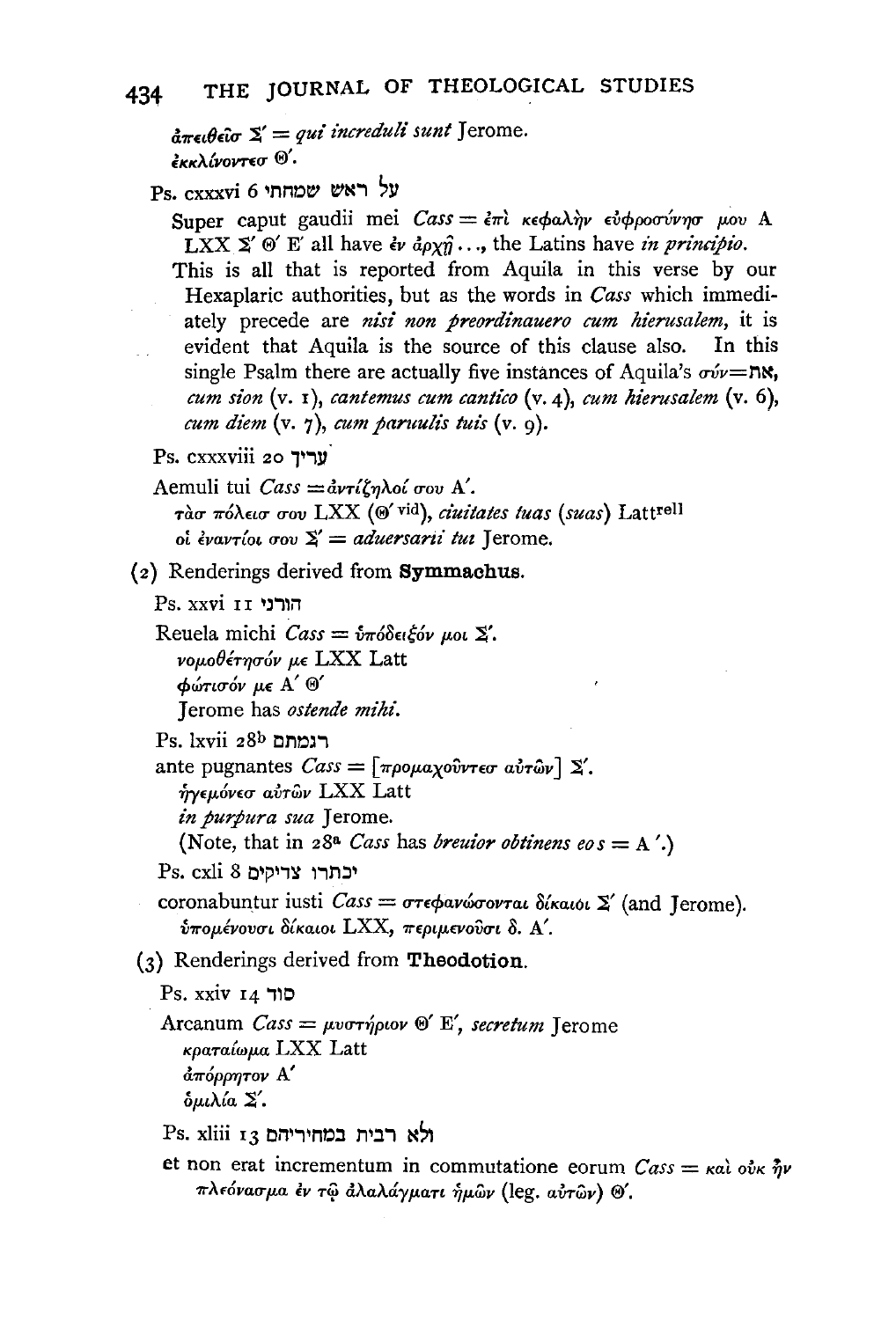και ούκ ήν πλήθοσ έν τοίσ άλαλάγμασιν αύτων LXX Latt (et non fuit multitudo

καί ού πολλήν έποίησασ την τιμήν αύτων Σ' Jerome.

Ps. lxiii 7 יש קרב

sensus uiri  $\text{Cass} = \delta u$ ávola av $\delta \rho \delta \sigma \otimes$ . προσελεύσεται άνθρωποσ LXX Latt έγκατον άνδροσ Α' έξ έγκάτων [αύτοῦ] ἕκαστοσ Σ' Jerome.

שרפו 8 Ps. lxxiii

comburemus  $\text{Cass} = \epsilon_{\mu\pi\nu\rho\sigma\omega\mu\epsilon\nu} \otimes'$  (sic ap. Hieron). καταπαύσωμεν LXX Latt ένέποησαν Α' ένεπύρισαν  $\Sigma^{\prime,1}$ 

 $Ps.$  1xxv לאור אתה

Timendus es tu  $\text{Case} = \phi_0 \beta \epsilon \rho \delta \sigma \epsilon \vec{l} \space \textcircled{s}.$ φωτίζεισ σύ LXX Latt (illuminans tu) φωτισμόσ σύ Α' Jerome  $\epsilon \pi$ ιφανήσ είΣ'.

(Note that *Cass* retains the LXX 'eternal mountains' for at the end of the clause, where  $\Theta'$  has  $\delta \rho \epsilon \omega \nu \kappa a \rho \pi (\mu \omega \nu)$ .

סלית כל שוגים Ps. cxviii פלית

Nullificasti omnes errantes  $\text{Cass} = \epsilon \xi$ ovδένωσασ πάντασ τούσ πλανωμένουσ <sup>®</sup> Ε'.  $\epsilon$ έουδένωσασ πάντασ τουσ αποστατούντασ LXX Latt (spreuisti...)

άπεσκολόπισασ π. τ. άποστρεφομένουσ Α' Jerome άπήλεγξασ π. τ. δεμβομένουσ Σ'.

The above series of examples are surely enough to shew that the compiler of the Monte Cassino Psalter made use of Aquila, Symmachus and Theodotion in turn, and that his work is quite independent of Jerome's 'Hebrew' version of the Psalms. A couple of peculiar renderings of another kind now claim attention. It frequently happens that the rendering of Cass, while differing from that of the Latin Psalters, yet implies no difference in the underlying Greek. The first explanation that presents itself is that we have here an untouched reading of an 'Old Latin' Psalter, perhaps of an African text, as Amelli seems to suggest. But as a matter of fact, these readings do not agree to any marked extent with Cyprian's or Tertullian's quotations; indeed the cast of language strikes me as distinctly unbiblical, e.g. egregius

<sup>1</sup> At the end of Field's Note to Ps. lxxiii 8 ' E' is a slip for 'S', i.e. Sexta. Jerome's words are Sexta κατακαύσωμεν, id est comburamus, quod et LXX iuxia Hexaplorum ueritatem transtulisse perspicuum est.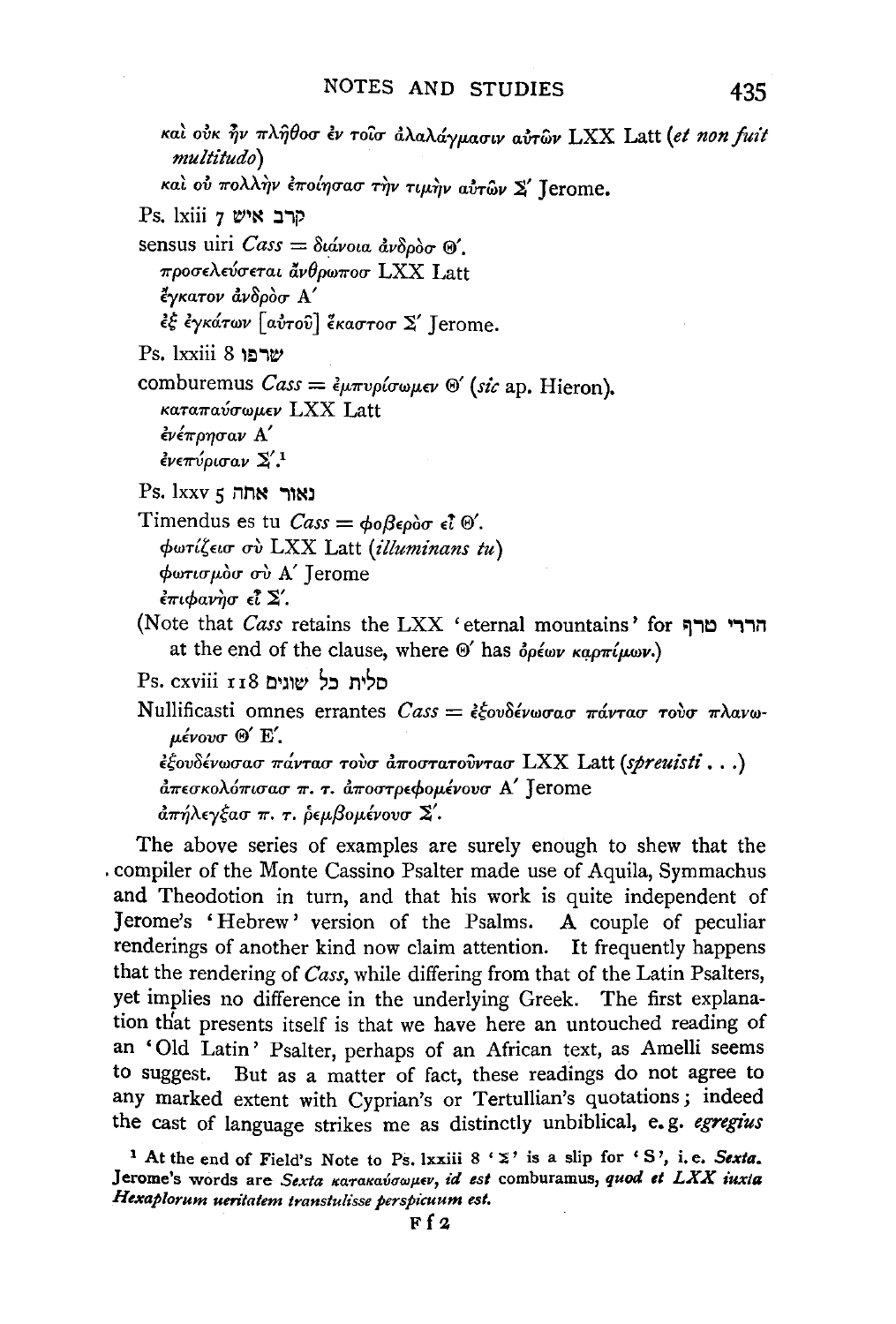for *Kp&:rurrou* (xv 6, xxii 6), and *amaricare* for *exacerbare* (civ z8). We must therefore refer them to the compiler rather than to the Old Latin base which he was revising. This is clearly the case in the following :

Ps. xxxi 4 ('my moisture is like the drought in summer')

conuersasti in miseria in punctione spinarum *Cass* 

 $\epsilon$ στράφην είσ ταλαιπωρίαν έν τω εμπαγήναι άκανθαν LXX

*conuersus sum in aerumna [mea] dum configitur spina Latt (some* Latin texts omit *mea*, others have *confringitur*, *configeretur*, *inftgitur, inftxa est,* but all have *aerumna* and the construction with *dum)* 

Aquila, Symmachus, Theodotion, Quinta, and Sexta are all extant and all differ entirely from LXX, interpreting  $\gamma$  'summer' or 'harvest'. Jerome's Hebrew Psalter is *uersatus sum in miseria mea cum exardesceret messis.* 

Other instances are Ps. lxxvi 5 *anteuenerunt custodiam oculi mei*, and Ps. cxviii 100 *inuestigaui* (=  $\frac{2\zeta_{\epsilon}}{\zeta_{\gamma}}$  ( $\frac{2\zeta_{\gamma}}{\zeta_{\gamma}}$ ), where the other Latins have *intellexi*. In Ps. lxxiii 15<sup>b</sup>, lxxix 16<sup>b</sup>, clauses absent from the true Old Latin have been added in *Cass,* though of course it would be possible in these cases to put down the addition to the use of Theodotion.

But in any case the example from Ps. xxxi 4 shews that the Greek Bible itself was occasionally used by the compiler of the Monte Cassino text as well as Aquila and his companions. The discoveries of the last twenty years let us see that this was not quite so difficult a work as it might once have seemed, for fragments of two copies of Origen's Hexapla Psalter have come to light, one among the Genizah Fragments at  $Cambridge<sup>1</sup>$ , the other in a palimpsest at Milan.<sup>2</sup> In both these MSS the texts were arranged in six narrow parallel columns, as in the original Hexapla itself: any one with a knowledge of Greek, with such a codex before him, could make an eclectic revision of a Latin Psalter with the utmost ease, and the result would be just such a mixture as that of the Monte Cassino Psalter. As a specimen of the actual texts before the eyes of such a reviser I give the actual words of the Milan Palimpsest (O. 39  $\frac{30}{4}$ . ff. 68. 75, 74. 69) for Psalm xlv 2-4: in the original the texts are arranged in five narrow columns, making a synoptic comparison still more easy.

(a) HEBREW TEXT IN GREEK LETTERS:

<sup>2</sup> έλωείμ λανου | μασε ονοζ | εζρ βσαρὼθ | νεμσα μωδ | <sup>3</sup> αλιχεν | *AW'νιρα* | βααμιρ | ααρσ | ούβαμωτ | αριμ | βλεβ | ιαμιμ | <sup>4</sup> ισεμου (sic) <sup>8</sup> | *ιέμρου* | *μημαυ* | ιεράσουι | *αριμ* | βγηουαθω | σελ

<sup>1</sup> C. Taylor *Hebrew-Greek Cairo Genizah Palimpsests*, Camb. 1900.

2 Ceriani (and G. Mercati) in *Rendiconti del r. Ist. Lomb. di se. e left.,* Serie ii, vol. xxix, I 896. s Read <E<Jlov.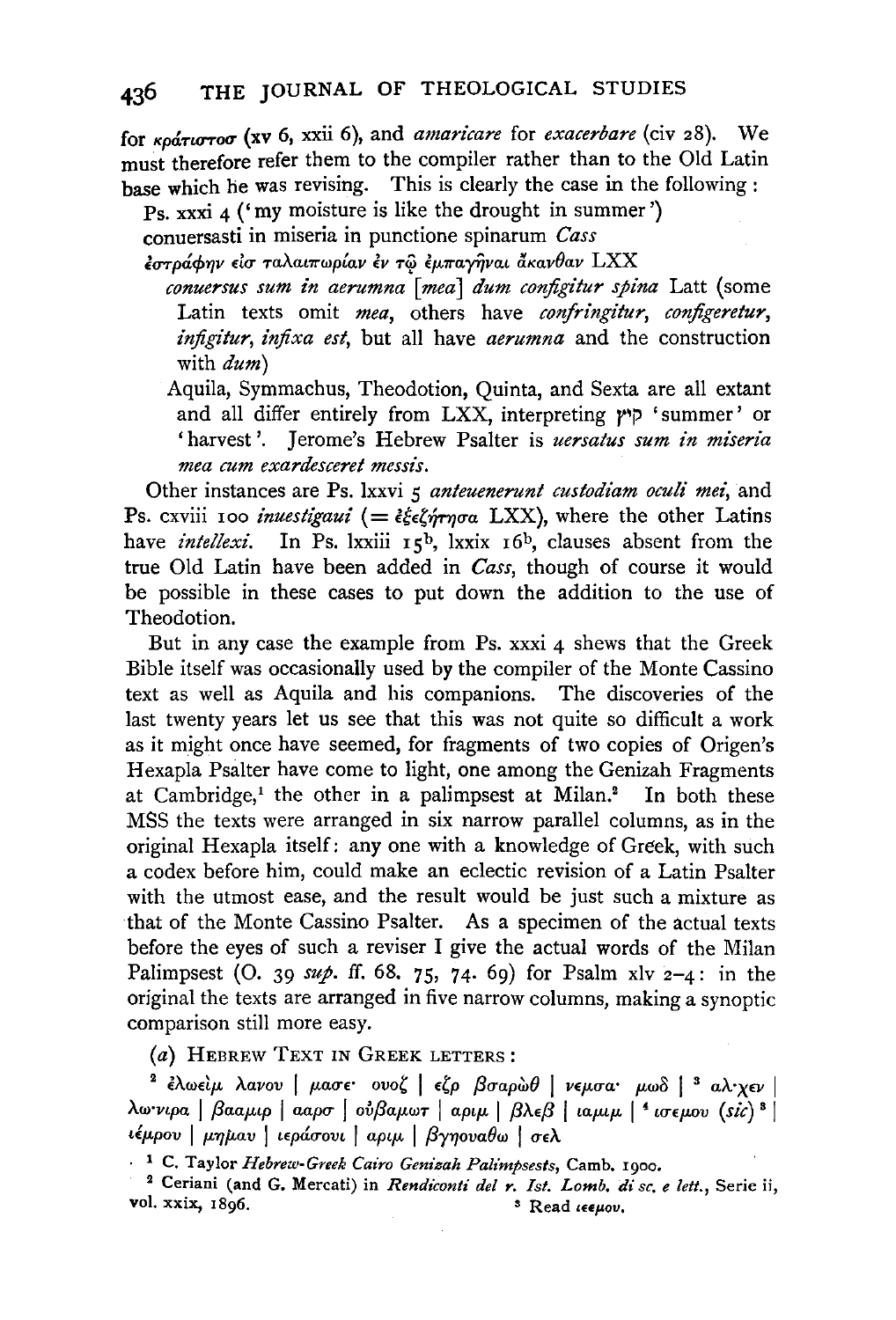$(b)$  AOUILA:

<sup>2</sup> [ο θσ ήμιν] ελπίσ και κράτοσ βοήθεια εν θλίψεσιν ευρέθη[σ] σφόδρα 3 έπι τούτωι ού φοβηθησόμεθα έν τωι άνταλλάσσεσθαι γην και έν τω σφάλλεσθαι όρη έν καρδία θαλασσών ' όχλάσουσιν άντικρ[ουσ]θήσονται ύδατα αυτου σεισθήσεται όρη έν τη υπερηφανία αύτου ά[σμα]<sup>1</sup>

 $(c)$  SYMMACHUS:

<sup>2</sup> δ θσ ήμιν πεποίθησισ και ισχυσ βοήθεια εν θλίψεσιν ευρισκόμενοσ σφόδρα <sup>8</sup> δια τούτο ού φοβηθησόμεθα έν ταΐσ (sic) συγχείσθαι γήν και κλίνεσθαι όρη έν καρδία θαλασσών <sup>4</sup> ήχούντων και θολουμένων των υδάτων και σειομένων ορέων εν τωι ενδοξασμω αυτου διάναλμα

 $(d)$  LXX:

 $^2$  δ  $\overline{\theta\sigma}$  ήμῶν καταφυγὴ καὶ δύναμισ βοηθὸσ ἐν θλίψεσι ταῖσ εὗρούσαισ ἡμᾶσ εύρεθήσεται ήμίν σφόδρα <sup>3</sup> δια τούτο ού φοβηθησόμεθα έν τω ταράσσεσθαι την γήν και

μετατίθεσθαι όρη έν καρδία θαλασσών <sup>4</sup> ήχησαν και εταράχθησαν τα ύδατα αύτων έταράχθησαν τα όρη έν τη κραταιότητι αύτου διάψαλμα

 $(e)$  THEODOTION:<sup>2</sup>

<sup>2</sup> ο θσ ήμων καταφυγή και δύναμισ· βοηθοσ έν θλίψεσιν ευρέθη σφόδρα ταΐσ ευρούσαισ ήμασ

3 διά τούτο ού φοβηθησόμεθα έν τω ταράσσεσθαι την γήν και σαλεύεσθαι μετατίθεσθαι

όρη έν καρδίαι θαλασσών <sup>4</sup> ήχήσουσι και ταραχθήσονται τα ύδατα αύτου έταράχθησαν αύτων

σεισθήσονται όρη έν τη ύπερηφανία αύτου άει έταράχθησαν κραταιότητι αύτου

 $(f)$  MONTE CASSINO PSALTER:

<sup>2</sup> Deus noster nobis refugium et uirtus adiutor in angustiis quae inuenerunt nos. <sup>3</sup> Propterea non<sup>3</sup> timebimus in turbatione terrae et commotione montium in cordibus maris. <sup>4</sup> Sonabunt et turbabuntur aquae eorum moueantur montes in soliditate eius [Blank, for 'Selah']

 $(g)$  GALLICAN PSALTER:

<sup>2</sup> Deus noster refugium et uirtus; adiutor in tribulationibus quae inuenerunt nos nimis. <sup>8</sup> Propterea non timebimus dum turbabitur terra, et transferentur montes in cor maris. <sup>4</sup> Sonuerunt et turbatae sunt aquae eorum; conturbati sunt montes in fortitudine eius.

I have quoted this passage in full, because it is the only one in the whole Psalter where the continuous parallel texts of Aquila, Symmachus

<sup>1</sup> For  $\hat{\phi}$ σμα, see Field on Ps. xxxviii 12: Mercati here gives  $\hat{\alpha}\in\hat{\mathcal{N}}$ .

<sup>2</sup> I give Theodotion in full, according to the MS. It is usually the fate of Theodotion's Psalm-text to be passed over in silence, or with the phrase δμοίωσ τοΐσ O', a phrase which may not be always quite trustworthy. The principle on which the alternative readings are given in the MS is not clear.

<sup>3</sup> ea non is written twice over.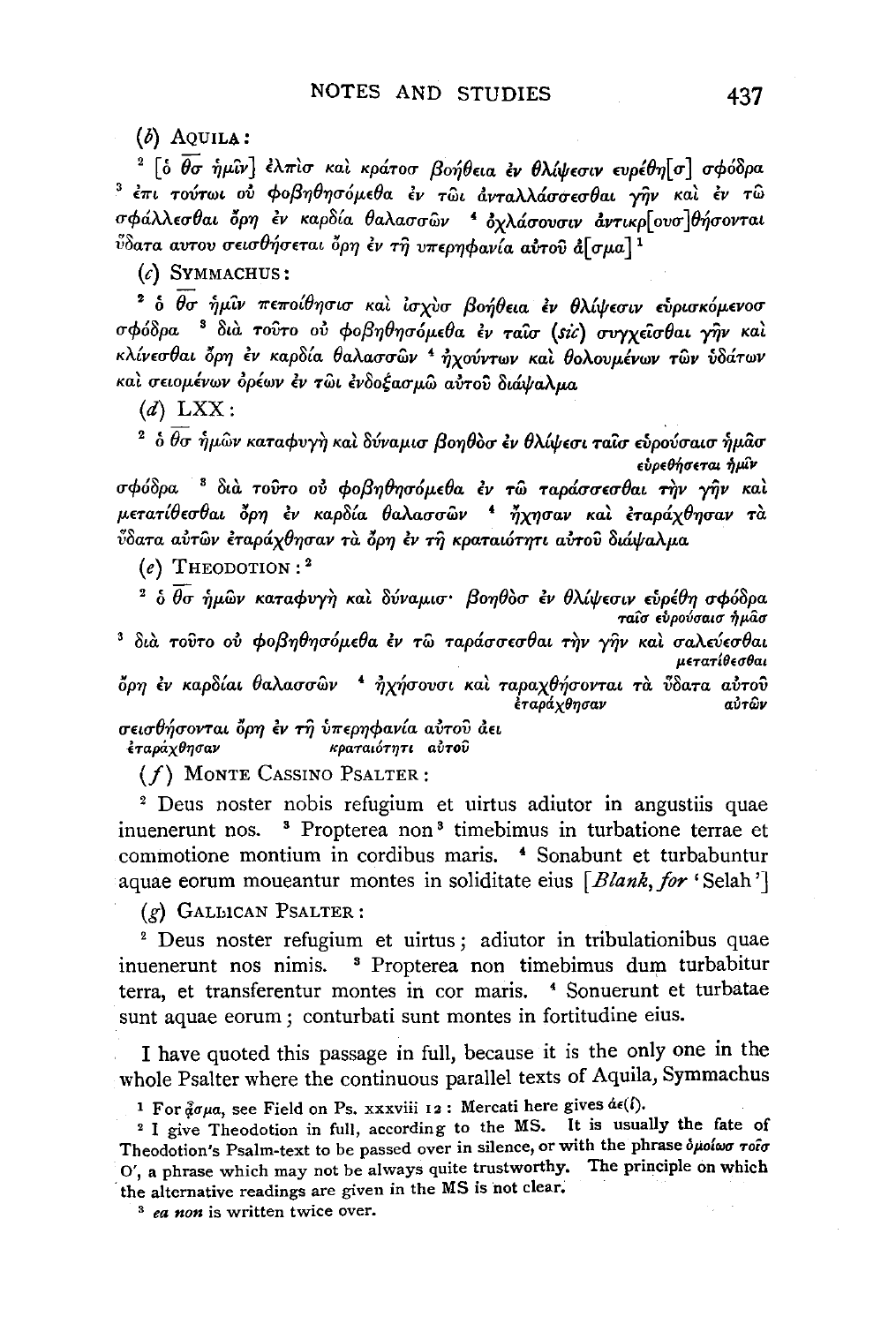and Theodotion are all extant for three verses together. It may be fortuitous, but the feature that emerges most strongly is the preponderating influence of Theodotion upon the Monte Cassino text. Unfortunately the readings of Theodotion are very imperfectly represented in our Hexaplar authorities, but with the example of Ps.  $x\overline{z}$  and  $y\overline{z}$  and  $z$ before us we may well infer that many of the unique readings of the Monte Cassino text, many of them blundering renderings of the Hebrew which Eusebius and Jerome might well think not worth mention, are directly taken from Theodotion.

In Ps. xlv 2-4 the future tenses in *v.* 4, also *moueantur* for  $\sigma \in \sigma \theta \eta$ *uovTat,* come from ®'. In *v.* 3 *in* ... *commotione montium* is a rendering of *lv* T/i) ••• *CTaA(V(CTOat bp'f/* (®'): cp. *sine commotione* Ps. XCV 10, To these must be added the places where *Cass* alters the Latin in cases where  $\Theta'$  and LXX agree, i. e. *in angustiis*  $d = \partial f \partial \phi \partial \phi$ , *in* ... *-atione*  $=$   $\epsilon \nu \tau \hat{\omega}$  w. inf., *soliditas*  $=$  *Kpatatoryo* (as in Ps. lxxix 16 *quem solidasti tibimetipso).* Naturally the revision of a Latin Psalter from a MS of the Hexapla would include cases where the reviser would prefer a fresh Latin rendering of the LXX itself: a clear example has been given above from Ps.  $xxxi$  4. But here, and in most other similar cases, it is likely that the reviser was following the Greek as given in Theodotion's column.

It remains now to point out that the use of a MS of the Hexapla, such as the Milan fragment is, explains the most curious feature of *Cass,*  viz. the presence of some Hebrew words embedded in the Latin text and of some renderings which appear to be taken direct from the Hebrew. It should be clearly stated at the outset that the evidence which demonstrates a use of the Hebrew text also demonstrates the extreme incompetence of the compiler, whoever he may have been. When in Ps. lxxxvi 4<sup>b</sup> we find *ipsi facti sunt nomen* for *hi fuerunt illic*, where the LXX has *ovrot exervit that* is evident that there has been a confusion between *shem* 'a name' and *sham* 'there'. In this instance it is possible that Theodotion may have been the original blunderer, for his rendering of this verse is not extant.<sup>2</sup> But in Ps. xxxi 5<sup>b</sup> this explanation will not hold. Here LXX, Aquila and Theodotion have  $\kappa a \overline{\iota} \sigma \overline{\iota} \ldots$ , Symmachus  $\overline{\iota} \kappa \sigma \overline{\iota} \ldots$ , the Hebrew being nn~l. But *Cass* has *et nunc,* i.e. nn111. Obviously our compiler saw oyABBA in the column of the Hexapla containing the Hebrew text in Greek letters and ventured on an original translation. It suggests that

<sup>1</sup> Angustia for θλίψισ is a favourite word in the Monte Cassino text: it is rare in the Latin Bible, where it is used for  $\sigma$ revoxwpia.

<sup>2</sup> How little regularity existed in the use of  $a$  and  $\epsilon$  in transliterations may be seen from Isa. xlvii 2, where for "שְׁמָּתָן Aquila has  $\sigma \epsilon \mu \mu a \theta \epsilon \chi$ , but Theodotion σαμθέχ.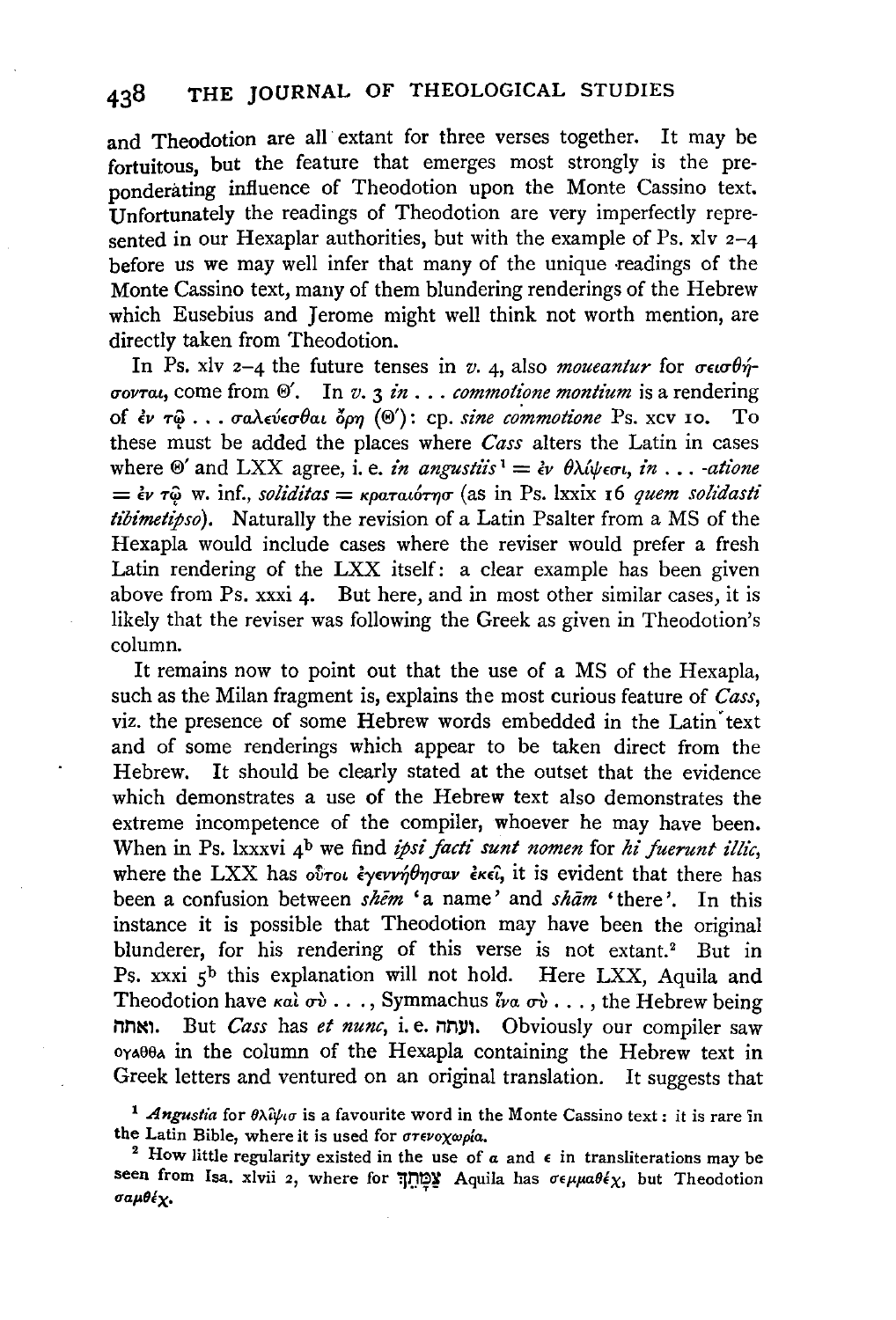he did not know even the letters of the Hebrew Alphabet.<sup>1</sup> Further it is noteworthy that the lists of ' readings derived from the Hebrew text', which Amelli has collected in his Appendix viii (pp. 138-141), do not contain a single instance of confusion between  $\overline{7}$  and  $\overline{7}$  ?: this is inconceiveable if the compiler were working from a Hebrew MS. I therefore suggest that he only used the Greek transliteration found in MSS of the Hexapla.

Some of these schoolboy attempts at Hebrew are very odd. For instance, in Ps. xxi 6 and lv 4  $\forall x$ , i.e. 'unto thee', is rendered 'thy Deity'. From the latter verse it appears that our compiler got this queer blunder neither from Aquila, nor from Symmachus, nor from Theodotion, so that it must have been his own rendering of HAAIX.<sup>8</sup> Possibly also it was he, rather than Theodotion, who is responsible for rendering PAAB (i.e. רחב) by *famem* (i.e. רעב) in lxxxvi 4. In any case it was doubtless the same person who emended the traditional *spatz'osum* of ciii 25 into *auidum manibus* (i.e. רחב). Naturally all gutturals are interchangeable when they are not represented at all in writing !

To sum up, the Monte Cassino Psalter contains an eclectic text which seems to have been produced by emending an ordinary fourthcentury Latin Psalter by readings taken indiscriminately from Aquila, Symmachus and Theodotion, together with a few new renderings of the Greek LXX and a few renderings taken from the Hebrew. This can best be explained by the use of a single MS of the Hexapla itself, a MS such as the fragments now at Milan and at Cambridge once formed part of. The chief value of the new text, therefore, is as an addition to our Hexaplar authorities : where the Monte Cassino text differs from the Latin Psalters in diction, we may be reasonably certain that we have before us a direct translation into Latin of the text of Aquila, or of Symmachus, or of Theodotion, or (in a few cases) of the LXX, the Hebrew or the 'Quinta'. It is unfortunate that the parentage of the readings should so often remain indeterminate; it might be worth while to furnish the Psalter with a full Commentary and see what can be done to identify the passages one by one.

In any case we lie under a debt of gratitude to Dom Amelli for the admirable manner in which he has set this new text before scholars. He has given us the text as it stands in the MS, and accompanied it with a dozen Appendices in which the various peculiarities of the text

<sup>&</sup>lt;sup>1</sup> See Amelli, p. vii, for the proof that the barbarously executed Hebrew Alphabet at the end of the MS came from another source than the body of the book.

<sup>•</sup> Ps. lxxxiii 11 *a generatione* only attests '"li':J!;l in place of the ordinary *magis quam habitare* which corresponds to ''W'I!;l : either of these words might be transliterated MIΔΔOYP or MIΔΔωP.

 $^3$  For this transliteration, combine Isaiah ix 6 with Micah vi 8  $\Theta'$ .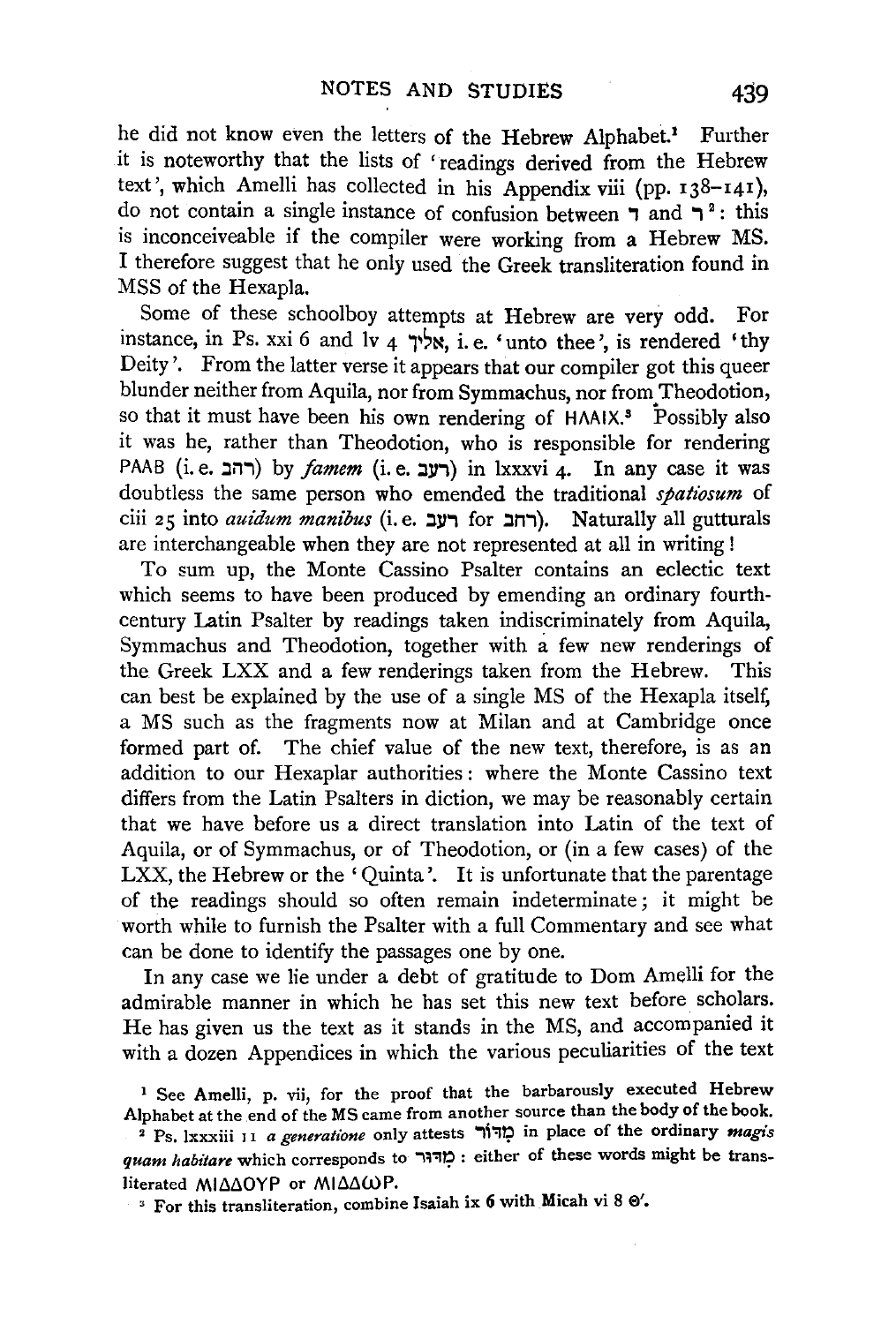are collected together and illustrated. Appendix vi (Ambrosii testi*monia)* and Appendix vii *(Hieronymi testimonia)* are especially interesting, Amelli himself (Introd. pp. xxviii-xxxi) is inclined to claim Rufinus as the compiler, but so far as I have noticed Rufinus's own quotations from· the Psalter have no points of contact with the Monte Cassino text. One difficulty, however, which Amelli brings forward (p. xxxii), does not, I confess, weigh much with me. Jerome said to Rufinus *Et me trilinguem bilinguis ipse ridebis ?* There is surely no difficulty here! I cannot think that any Hebrew scholar would concede the honourable title of *trilinguis* to the unknown compiler of the Monte Cassino Psalter.

## F. C. BURKITT.

## $I\Omega$ ANNH $\Sigma$  OR  $I\Omega$ ANNA?-A NOTE ON PAPIAS *ap.* EUSEB. H. E. iii 39·

CoNJECTURAL emendation is excusable only when exegesis fails to remove all reasonable difficulty and when any previous conjectures have failed to win assent. These conditions hold in our fragment. The problems still remain : Why, if Papias desires to distinguish the Johns, does he expressly describe them in the same terms? Why, if he desires to refer again to the John already mentioned, does he not say so? Or why do we leap from Andrew and Peter to two apostles of the second four, postponing John to Philip, Thomas, and James? And who is this James? Papias seems to speak of an aftermath period of reminiscence and retrospect, ill fitting the turbulent years during which James the son of Zebedee still survived. Then why couple John with the wrong James, without a word of comment? For whether this be James the son of Alphaeus or James of Jerusalem the pairing (and Papias certainly is grouping his list in pairs) is very harsh, when we realize how stereotyped 'James and John', meaning the brothers, had become. Some inkling of a corrupted text is given (as Zahn notices) by the isolation of the final  $\tau$ . I suggest that we should read (omitting  $\tau$ )

... *ἢ ή* 'Ιακώβου ή 'Ιωάννα ή ...

a natural and proper pair (Lk xxiv ro) to whom enquirers after authentic records would always resort.

The inclusive masculines give no difficulty (cf. *Pistis Sophia* p. 231, Schwartze-Petermann, Latin version p. 146 'Maria Magdalene et Iohannes